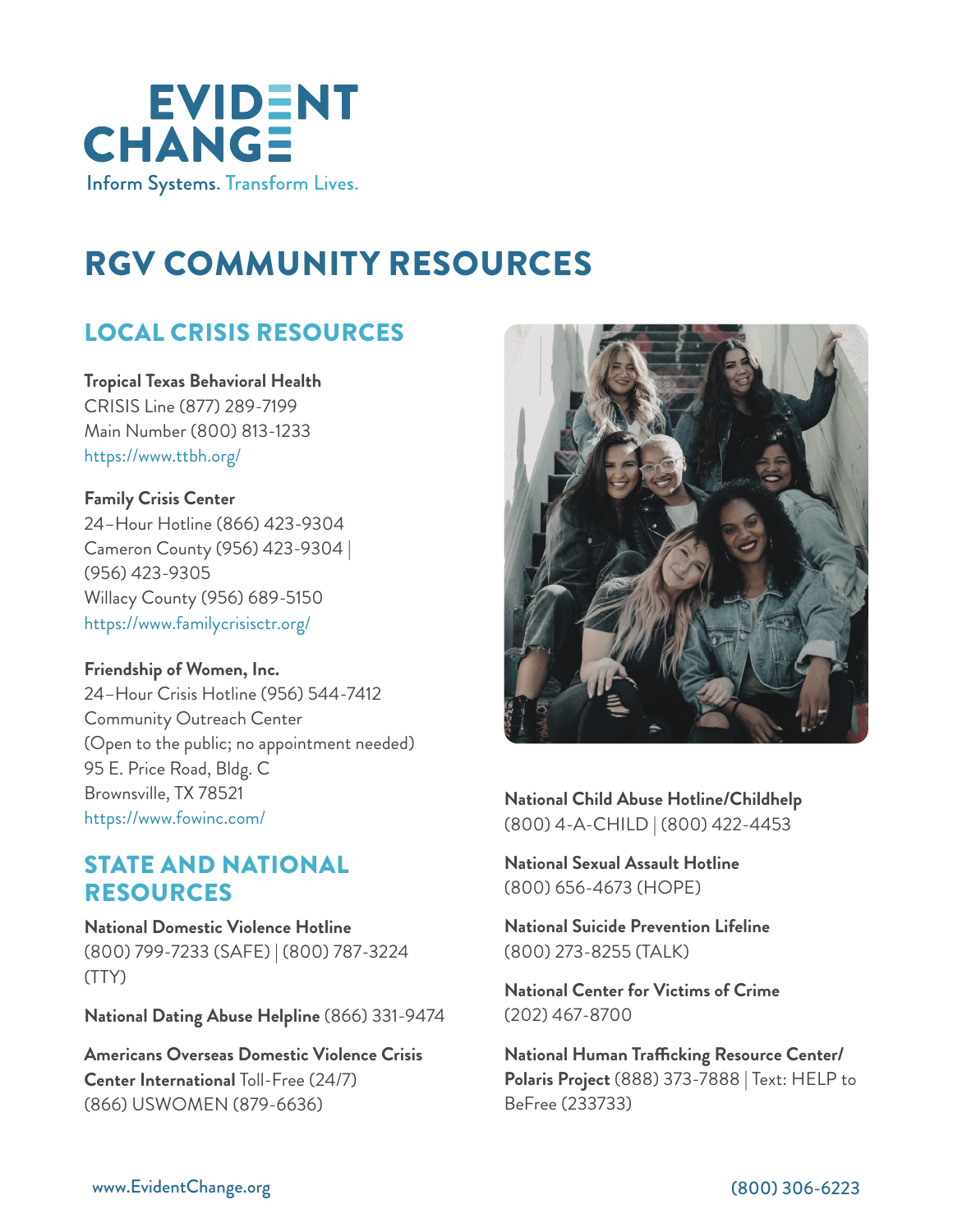**[National Network for Immigrant and Refugee](http://www.nnirr.org/drupal/)  [Rights](http://www.nnirr.org/drupal/)** (510) 465-1984

**[National Coalition for the Homeless](http://www.nationalhomeless.org/)**  (202) 462-4822

**[National Runaway Safeline](http://www.1800runaway.org/)** (800) RUNAWAY (786-2929)

**[Break the Cycle](http://www.breakthecycle.org/)** (202) 824-0707

**[Futures Without Violence](http://www.futureswithoutviolence.org/)** [http://www.futureswithoutviolence.org/](http://www.futureswithoutviolence.org/ )

**[National Coalition Against Domestic Violence](http://www.ncadv.org/)** <http://www.ncadv.org/>

**[Texas Council on Family Violence](http://www.tcfv.org/)** <http://www.tcfv.org/>

**[Texas Association Against Sexual Assault](http://taasa.org/)** <http://taasa.org/>

**[National Alliance on Mental Illness](https://www.nami.org/)** <https://www.nami.org/>

**[National Sexual Violence Resource Center](http://www.nsvrc.org/)** http://www.nsvrc.org/

**[Get Child Support Safely](http://getchildsupportsafely.org/)** http://getchildsupportsafely.org/

**[Office of the Attorney General of Texas Ken](https://www.texasattorneygeneral.gov/)  [Paxton](https://www.texasattorneygeneral.gov/)** https://www.texasattorneygeneral.gov/

**[Joyful Heart Foundation](http://www.joyfulheartfoundation.org/)** http://www.joyfulheartfoundation.org/

## OTHER LOCAL GENERAL RESOURCES

**Behavioral Health Solutions of South Texas, Brownsville Office** (956) 787-7111

**Brownsville Community Health Center** (956) 548-7400

**Brownsville Housing Authority** (956) 504-1910

**Brownsville Independent School District Police** (956) 698-2085

**Brownsville Police Station Dispatch Center** (956) 548-7000

**Cameron County Adult Probation**  (956) 548-9500

**Cameron County Children's Advocacy Center, Maggie's House** (956) 361-3313

**Cameron County Children's Advocacy Center, Monica's House** (956) 986-2770

**Cameron County District Attorney's Office** (956) 544-0849

**Cameron County Housing Authority** (956) 541-4983

**Cameron County Juvenile Department**  (956) 544-0868

**Cameron County Juvenile Justice Center**  (956) 399-3075

**Cameron County Public Health** (956) 247-3685

**Cameron County Sheriff's Department** (956) 554-6700

**Cameron and Willacy Counties Community Projects, Inc.** (956) 544-6411

**Catholic Charities, Brownsville Office**  (956) 541-0220

**Centro Cultural Cameron Park** (956) 547-7002

**Communities in Schools of Cameron Count**y (956) 554-7954